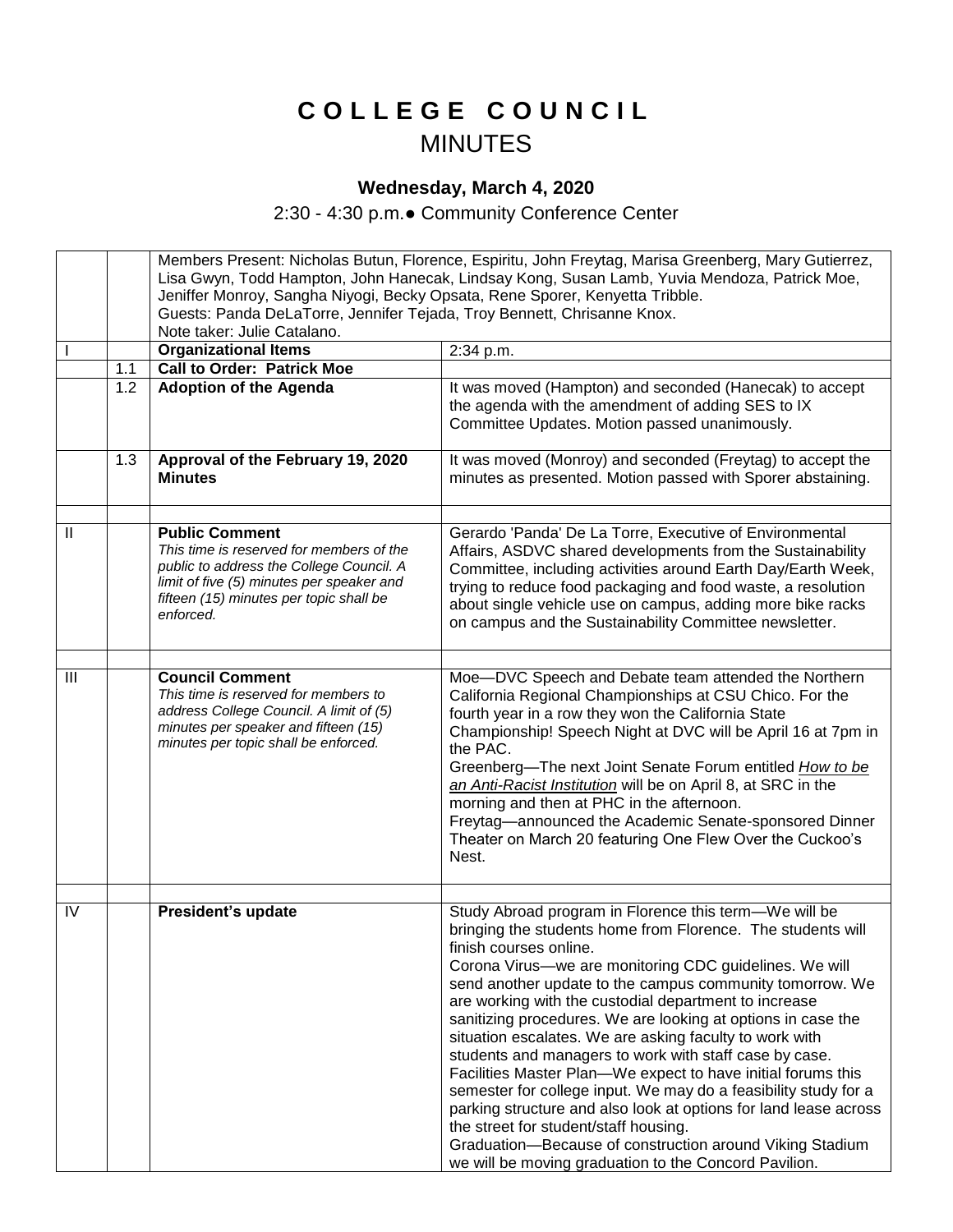| <b>Accreditation</b><br>Feedback on Standard III<br>First read of Standard II<br>- action may be taken                                                                                                                                                                           | Opsata asked the Council for feedback on Standard III and<br>Standard II in the next week or two at the latest.                                                                                                                                                                                                                                                                                                                                                                                                                                                                                                                                                                                                                                                                                                                                                                                                                                                                                                             |
|----------------------------------------------------------------------------------------------------------------------------------------------------------------------------------------------------------------------------------------------------------------------------------|-----------------------------------------------------------------------------------------------------------------------------------------------------------------------------------------------------------------------------------------------------------------------------------------------------------------------------------------------------------------------------------------------------------------------------------------------------------------------------------------------------------------------------------------------------------------------------------------------------------------------------------------------------------------------------------------------------------------------------------------------------------------------------------------------------------------------------------------------------------------------------------------------------------------------------------------------------------------------------------------------------------------------------|
|                                                                                                                                                                                                                                                                                  | RPEC spent most of fall analyzing the CCSSE data. From the                                                                                                                                                                                                                                                                                                                                                                                                                                                                                                                                                                                                                                                                                                                                                                                                                                                                                                                                                                  |
| <b>Learning Outcome (ILO) Report and</b><br><b>CCSSE Report</b><br>- action may be taken                                                                                                                                                                                         | data Opsata created an ILO report and vetted it through the<br>senates.<br>It was moved (Hampton) and seconded (Gutierrez) to accept<br>the ILO report as amended. Motion passed unanimously.                                                                                                                                                                                                                                                                                                                                                                                                                                                                                                                                                                                                                                                                                                                                                                                                                               |
|                                                                                                                                                                                                                                                                                  | It was moved (Hampton) and seconded (Gutierrez) to accept<br>the CCSSE report. Motion passed unanimously.                                                                                                                                                                                                                                                                                                                                                                                                                                                                                                                                                                                                                                                                                                                                                                                                                                                                                                                   |
| Racial and cultural change update -<br>action may be taken                                                                                                                                                                                                                       | Lamb-announced that the college will be conducting the<br>student climate survey at the end of March. We will be<br>reaching out to students in a variety of ways including, in<br>classrooms, email, website, texting, and tabling. She also<br>noted that many colleges are getting involved with the Equity<br>Alliance so she will be discussing this with the SES committee.<br>Also, work continues around choosing participants in the<br>equity institutes. Lamb has a draft of affinity group guidelines<br>and will meet again with the groups to finalize guidelines and<br>bring them to the College Council by the end of the semester.<br>Niyogi-The SES committee co-chairs have been getting a lot<br>of questions about the equity institutes. Lamb, Freytag and<br>Gutierrez will send out a clarifying email.                                                                                                                                                                                            |
|                                                                                                                                                                                                                                                                                  |                                                                                                                                                                                                                                                                                                                                                                                                                                                                                                                                                                                                                                                                                                                                                                                                                                                                                                                                                                                                                             |
| - action may be taken                                                                                                                                                                                                                                                            | Knox and Bennett gave updates on the work of the<br><b>Communication Committee:</b><br>Clear language project introduction.<br>Tagline development.<br>SharePoint recommendation.                                                                                                                                                                                                                                                                                                                                                                                                                                                                                                                                                                                                                                                                                                                                                                                                                                           |
| <b>Committee updates</b><br><b>Budget Committee (BC)</b><br><b>Communications Committee</b><br>(Comm)<br>Program Review (PR)<br>$\bullet$<br>Research, Planning and<br><b>Evaluation Committee (RPEC)</b><br><b>Student Equity and Success</b><br>(SES)<br>- action may be taken | BC-Hanecak reported a really good, clarifying meeting last<br>Friday. Schenk explained categorical funding cycles. Kong<br>talked about Program Review. They are discussing expanding<br>the committee to include a seat for someone from SES and<br>PR on the committee as well as a standing invitation for each<br>of the managers in charge of the categorical funds during the<br>allocation process.<br>PR-Espiritu and Kong reported that they are working on<br>ranking reports. The process improvement group continues to<br>meet. BC will be coming to the PR meeting. There is a lot of<br>cross communication happening.<br>RPEC-Workforce shared their plan. Professional<br>Development shared their plan.<br>SES-Tribble reported that the large committee met last week.<br>The workgroups reported out: DevEd reported on the Summer<br>Institutes, 3SP reported continuing work on placement/AB705,<br>Student Equity Workgroup (SEW) focused on the NCORE<br>application and the Equity Speaker Series. |
|                                                                                                                                                                                                                                                                                  | <b>Final CCSSE and Institutional</b><br><b>Communications Committee update</b>                                                                                                                                                                                                                                                                                                                                                                                                                                                                                                                                                                                                                                                                                                                                                                                                                                                                                                                                              |